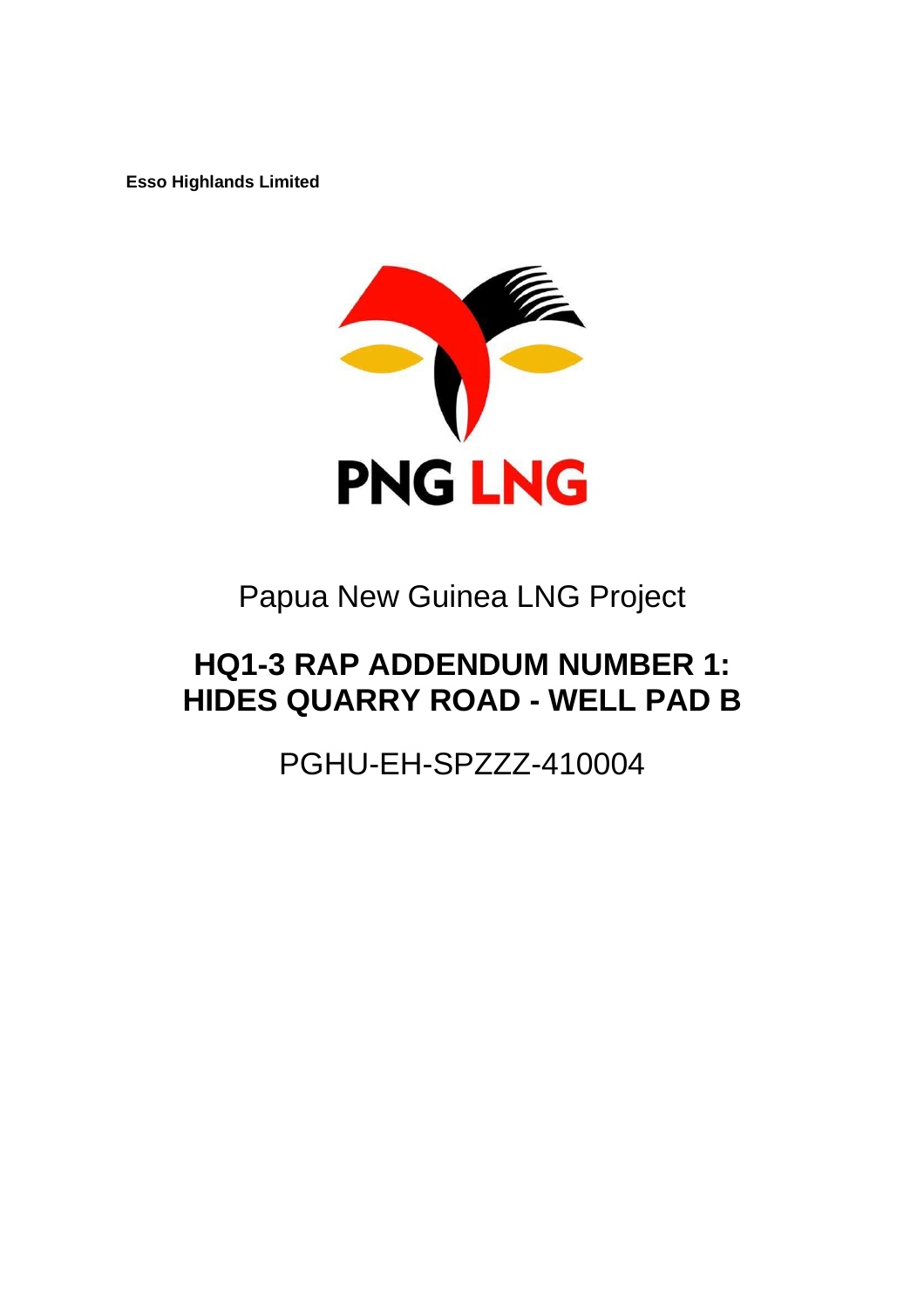# **CONTENTS**

| 1.0  |                                                                       |  |
|------|-----------------------------------------------------------------------|--|
| 1.1  |                                                                       |  |
| 1.2  |                                                                       |  |
|      |                                                                       |  |
| 2.1  |                                                                       |  |
| 2.2  |                                                                       |  |
| 2.3  | Demographics and Household Profile of Directly Affected Population  6 |  |
| 2.4  |                                                                       |  |
| 3.0  |                                                                       |  |
| 3.1  |                                                                       |  |
|      | 3.1.1                                                                 |  |
|      | 3.1.2                                                                 |  |
| 3.2  |                                                                       |  |
| 4.0  |                                                                       |  |
| 5.0  |                                                                       |  |
| 6.0  |                                                                       |  |
| 7.0  |                                                                       |  |
| 8.0  |                                                                       |  |
| 9.0  |                                                                       |  |
| 10.0 |                                                                       |  |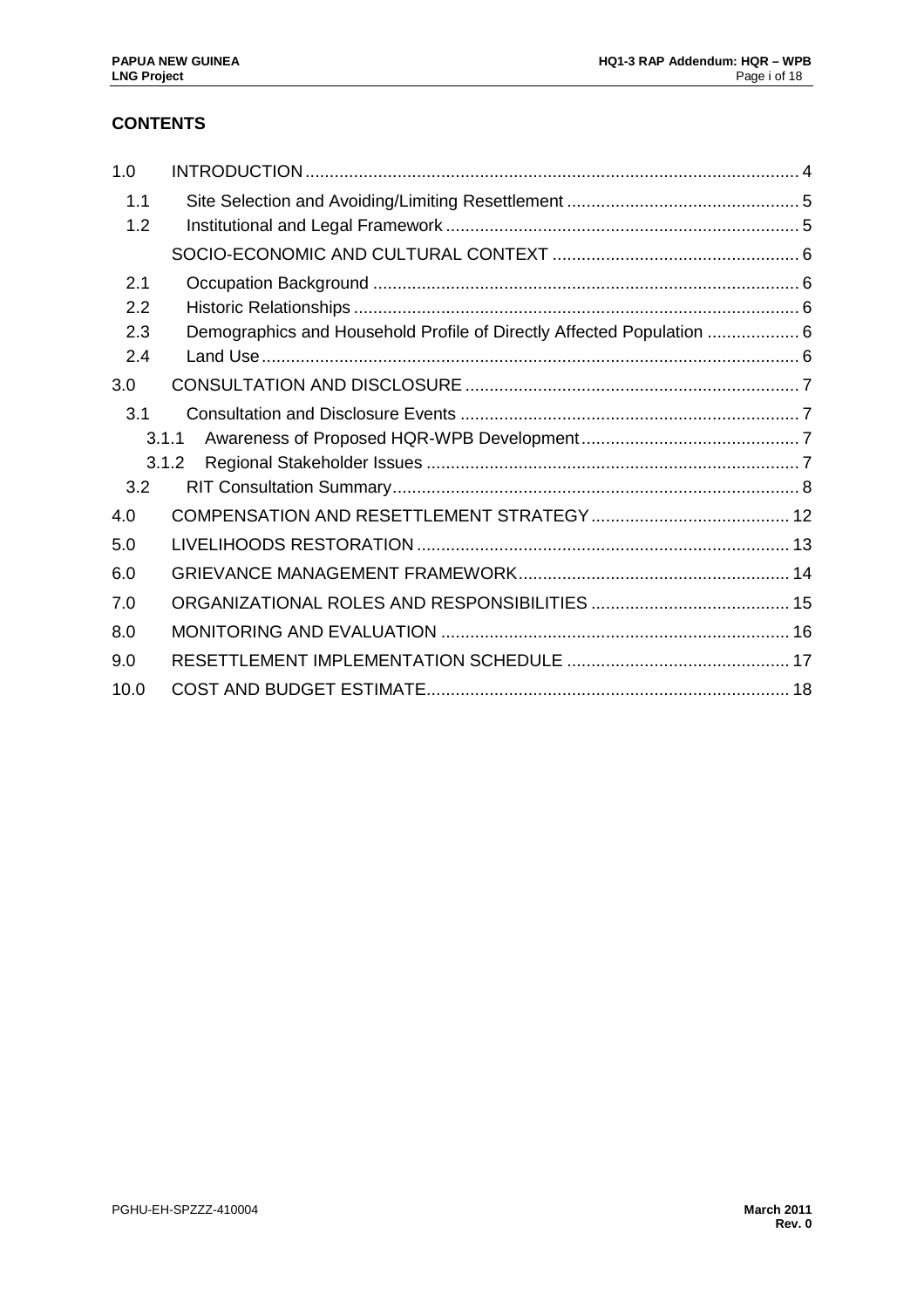# **FIGURES**

# **TABLES**

| Table 3-1: Summary of HQR-WPB Consultation with Affected Households and |  |
|-------------------------------------------------------------------------|--|
|                                                                         |  |
|                                                                         |  |
|                                                                         |  |
|                                                                         |  |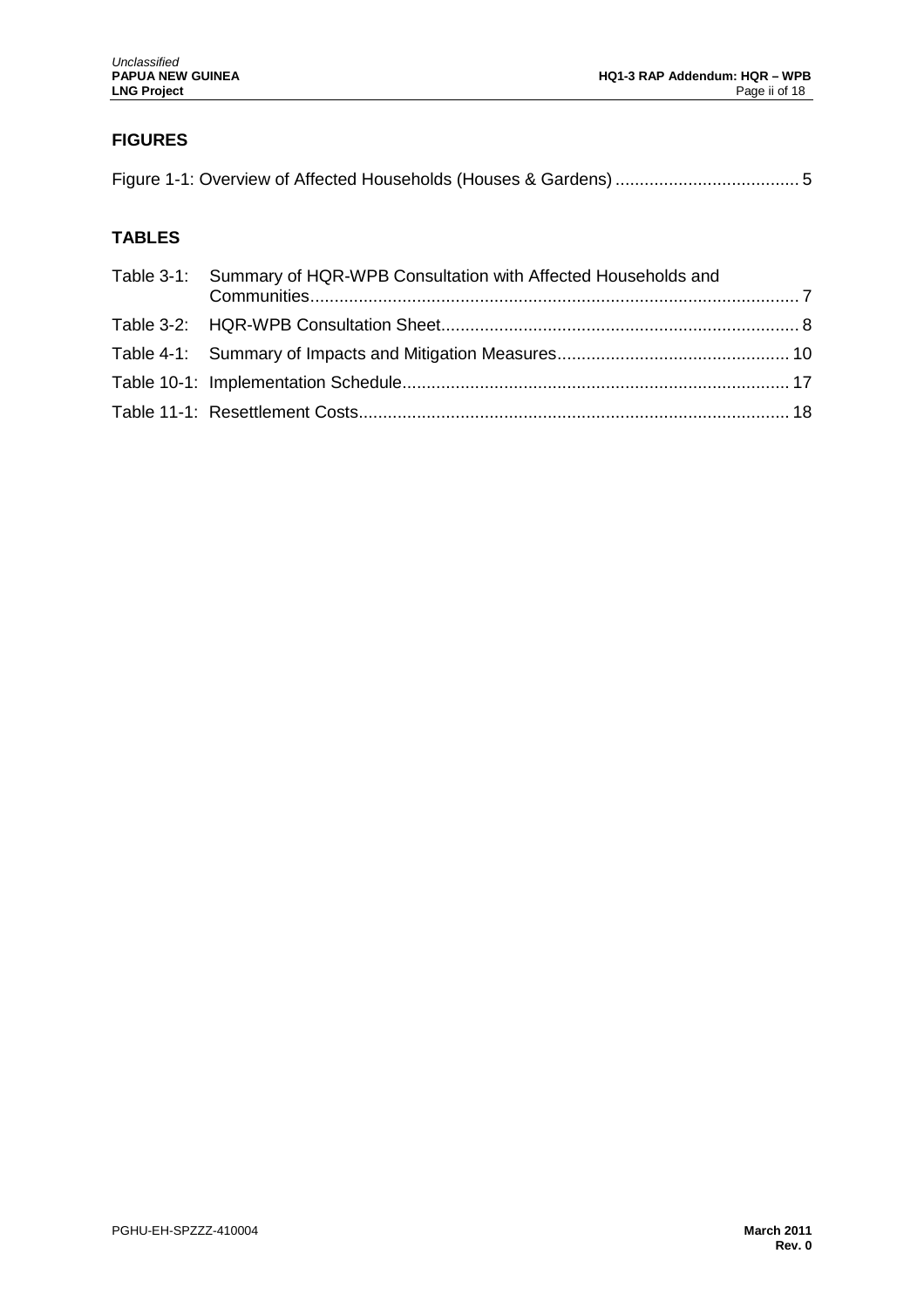## **ACRONYMS**

| <b>Acronym</b> | <b>Definition</b>                              |
|----------------|------------------------------------------------|
| <b>ELC</b>     | <b>Environmental Law Centre</b>                |
| <b>FRV</b>     | <b>Full Replacement Value</b>                  |
| <b>HGDC</b>    | <b>Hides Gas Development Corporation</b>       |
| <b>HQR</b>     | <b>Hides Quarry Road</b>                       |
| <b>HQ1-3</b>   | Hides Quarries Sites 1, 2 and 3                |
| <b>IPCA</b>    | In-Principle Compensation Agreement            |
| <b>KP</b>      | <b>Kilometer Point</b>                         |
| Lanco          | Landowner Company                              |
| <b>LBBSA</b>   | License-Based Benefit Sharing Agreement        |
| <b>PDLs</b>    | Petroleum Development License                  |
| <b>PNG LNG</b> | Papua New Guinea Liquefied Natural Gas Project |
| <b>RAP</b>     | <b>Resettlement Action Plan</b>                |
| <b>RIT</b>     | RAP Implementation Team                        |
| <b>WPB</b>     | Well Pad B                                     |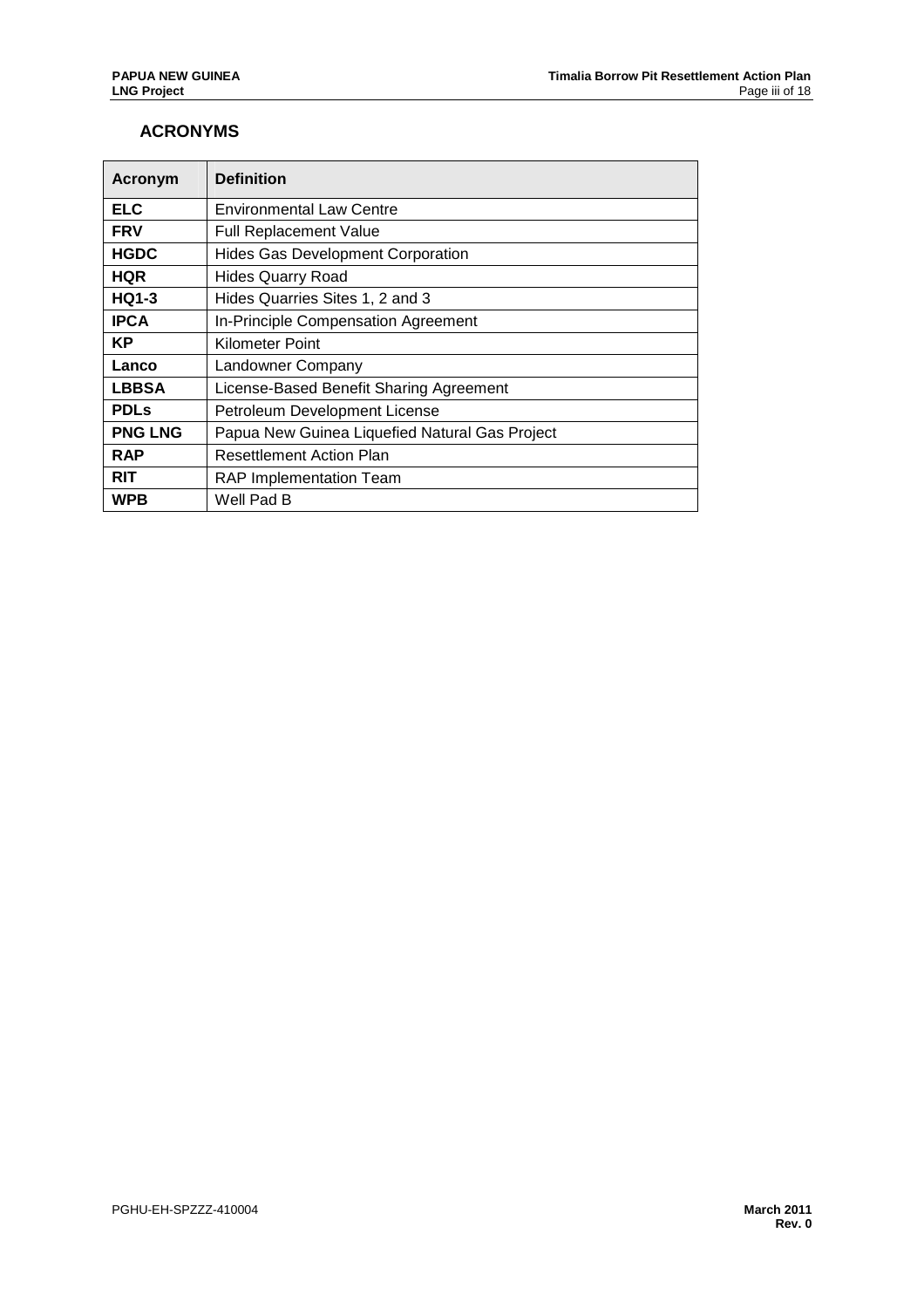## **1.0 INTRODUCTION**

This Hides Quarry Road – Well Pad B (HQR-WPB) addendum, amends the Hides Quarries 1-3 Resettlement Action Plan (HQ1-3 RAP). The latter is incorporated herein by reference.

This addendum describes two households and speculative structures/plantings affected by PNG LNG construction in the Komo-Margarima District, Southern Highlands Province (SHP), Papua New Guinea. The Project is along the Hides Ridge, Spineline Road (Figure 1-1), in a sparsely settled area considered unfavorable for Huli agriculture.

Project activities include:

- A 3 km access road between Hides Quarries 1-3 and access road KP 6, past Well Pad B (6.6 ha),
- A pipeline route north of Hides Quarries 1-3 to spineline KP 8 past Well Pad B (13.2 ha), and
- Well Pad B and surrounding buffer zone (17.1 ha).

Thirty-seven hectares of land is needed, 14.9 ha will be impacted long-term (10.4 ha for roads works, 3.4 ha for pipeline, and 1.1 ha for Well Pad B).

In January 2011, two gardens with garden houses were recorded during the census and survey. These two established households are considered eligible for compensation as agreed with the Environmental Law Centre (ELC):

- Household A, is considered eligible for a full physical resettlement package due to the comparatively large garden area impacted (1.0 ha).
- Household B is eligible for a garden house package.

Eight speculative structures were being built during the survey; the builders seeking compensation benefits. Land was being cleared by five of the households constructing these structures, and speculative coffee seedlings being densely planted. Seven more structures were built after the 15 January 2011 official cut-off date.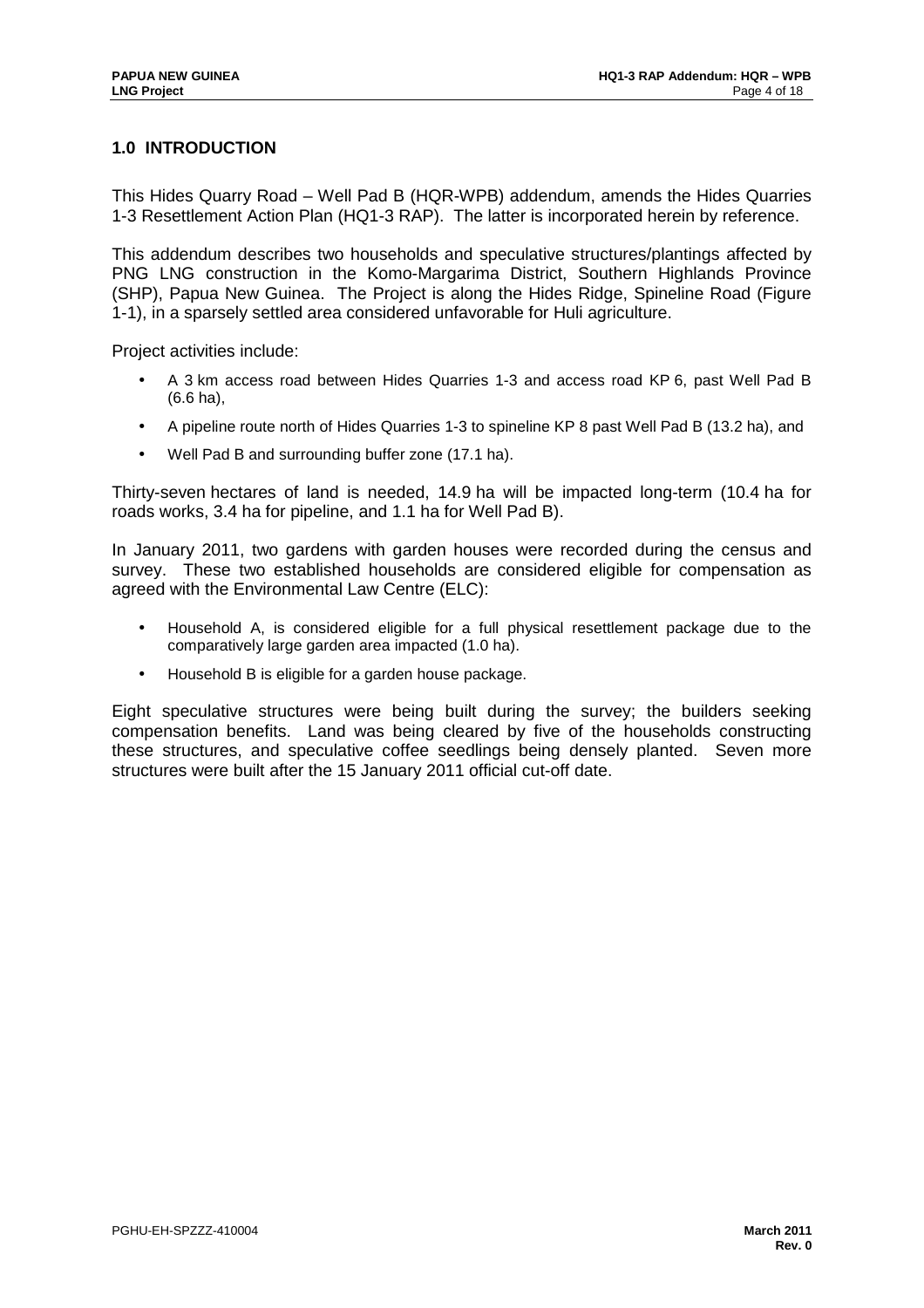

**Figure 1-1: Overview of Affected Households (Houses & Gardens)** 

## **Resettlement Goal**

The Project's overall resettlement goal is to design and implement resettlement in a manner that gives physically and economically displaced persons the opportunity to at least restore their livelihoods and standards of living. This addendum is consistent with goals, principles, and processes in the Project's Resettlement Policy Framework (October 2009).

## **1.1 Site Selection and Avoiding/Limiting Resettlement**

The Project is located along the southern sections of the Hides Ridge where infrastructure has existed since 1989 to provide gas to power the Porgera Mine. Between 1992 and 1993 further gas drilling and discoveries occurred. At over 6,000 ft the area is unfavorable to Huli long-term occupation and intensive subsistence farming. Sites needed are mostly nonresidential land. Physical resettlement is considered negligible.

## **1.2 Institutional and Legal Framework**

The process will comply with legal requirements and criteria described in the HQ1-3 RAP.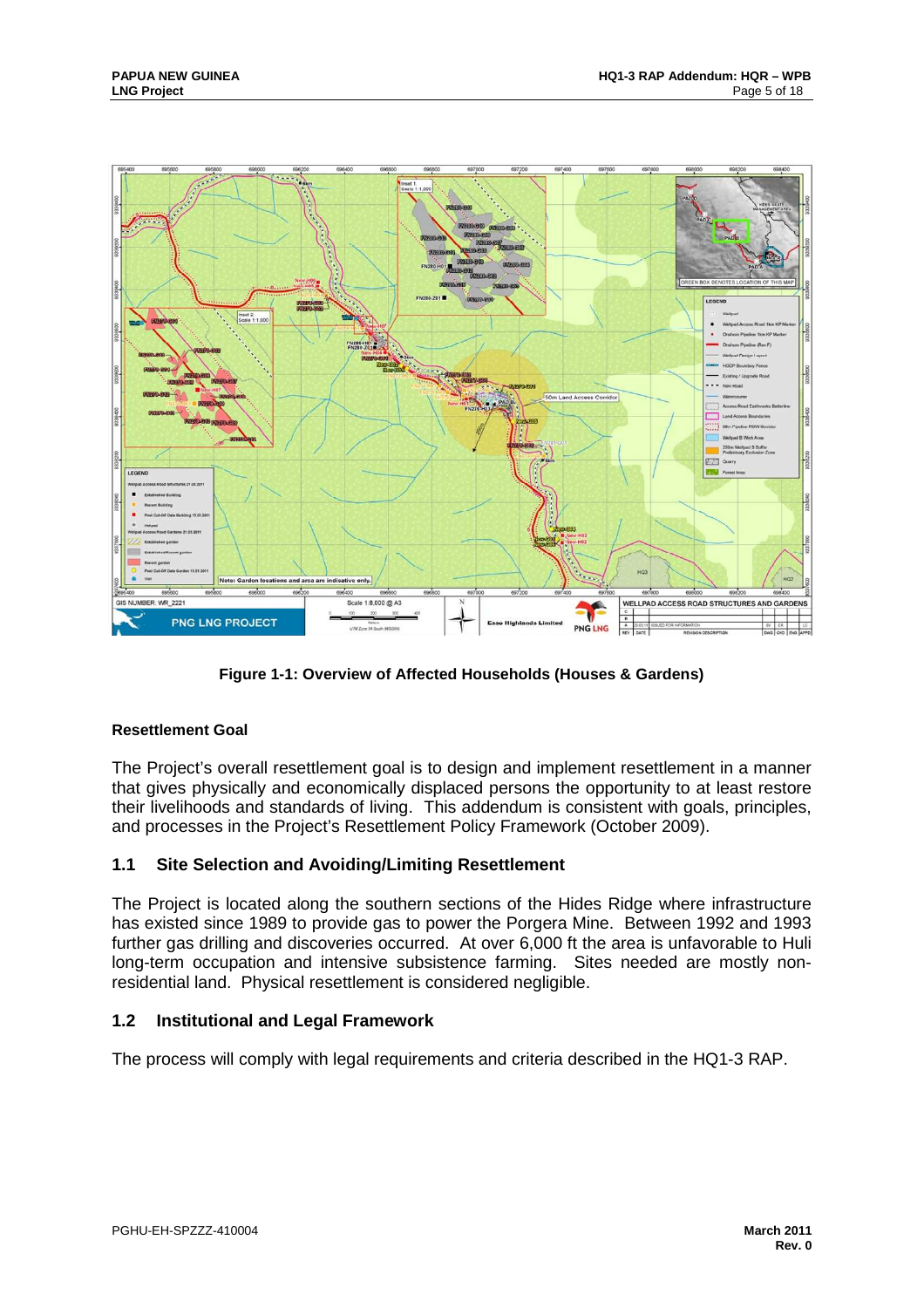## **2.0 SOCIO-ECONOMIC AND CULTURAL CONTEXT Occupation Background**

Initial exploration and development of Hides precipitated a major land dispute between two Huli clans self-identified as Duguba and Hiwa. $1$  Duguba is used by Huli to refer to people and clans who trace a provenance to non-Huli areas. Some Dugube migrated, settled and married Huli. Hiwa was a progenitorial Huli ancestor to whom many current Hides clans trace descent. The impacted area lies at the very periphery where these two groups of clans were traditionally resident, though each claims they were the first resident landowners.

In 1990, Duguba clans litigated in the lands court against Hiwa who were the incumbent Hides Gas Project landowners. Following various court cases and appeals, a compromise agreement was reached in July 1993 in which Hiwa clans ceded Dugube clans part of the royalty for the Hides Gas-to-Electricity project. The principal clans recorded for the Well Pad B area are the Mugago, Hugu, Tamea, Warabia and Tagua.

#### **2.2 Historic Relationships**

Members of clans owning land along the Spineline live in many communities including Kulu, Juni, Pubua and Yaluba (which is outside PDL1). This reflects Hides area in-migration some eight generations ago from outlying areas such as the Tari, Fugua and Koroba valleys.

## **2.3 Demographics and Household Profile of Directly Affected Population**

Baseline research included a census and assets register, socio-economic, and land-use surveys using geo-referencing to identify households, land ownership and usage patterns. Assessment of survey data suggests household membership was significantly inflated, thereby household demographics distorted.

The two affected households and speculators are all Tamea $^2$  clan members from the Liwago or Ambi sub-clans. Household B, reported 26 members. The additional household members claim ownership of many of the speculative coffee gardens planted in addition to the established household's mixed food garden.

Household A, reported 10 members. Seven reside at Lama Ekanda, three in Komo, Port Moresby and Halongoali. None resides permanently on site, although the head of household stays on-site house when tending the garden. The seven include the household head (aged 35), his wife (aged 30), and five children. The three boys and two girls are aged between one and 13. The eldest male attends school, although two others (male and female) are of school age. Both parents and the eldest child are literate. The household head has completed some vocational training. No household member is in paid employment.

## **2.4 Land Use**

Land use and gardening practices are similar to those in the HQ1-3 RAP (Section 4.10). Household A had 0.99 ha of established gardens. Household B had 0.2 ha of gardens, including 17 sub-gardens characterized by food crops inter-planted with coffee seedlings. Speculative gardens varied from 0.01-0.08 ha, primarily filled with densely planted coffee seedlings.

 $1$  A detailed background to these groups is published in 'Talk never Dies' (Goldman 1983).

<sup>&</sup>lt;sup>2</sup> This clan name may be rendered as Tamea or Damea.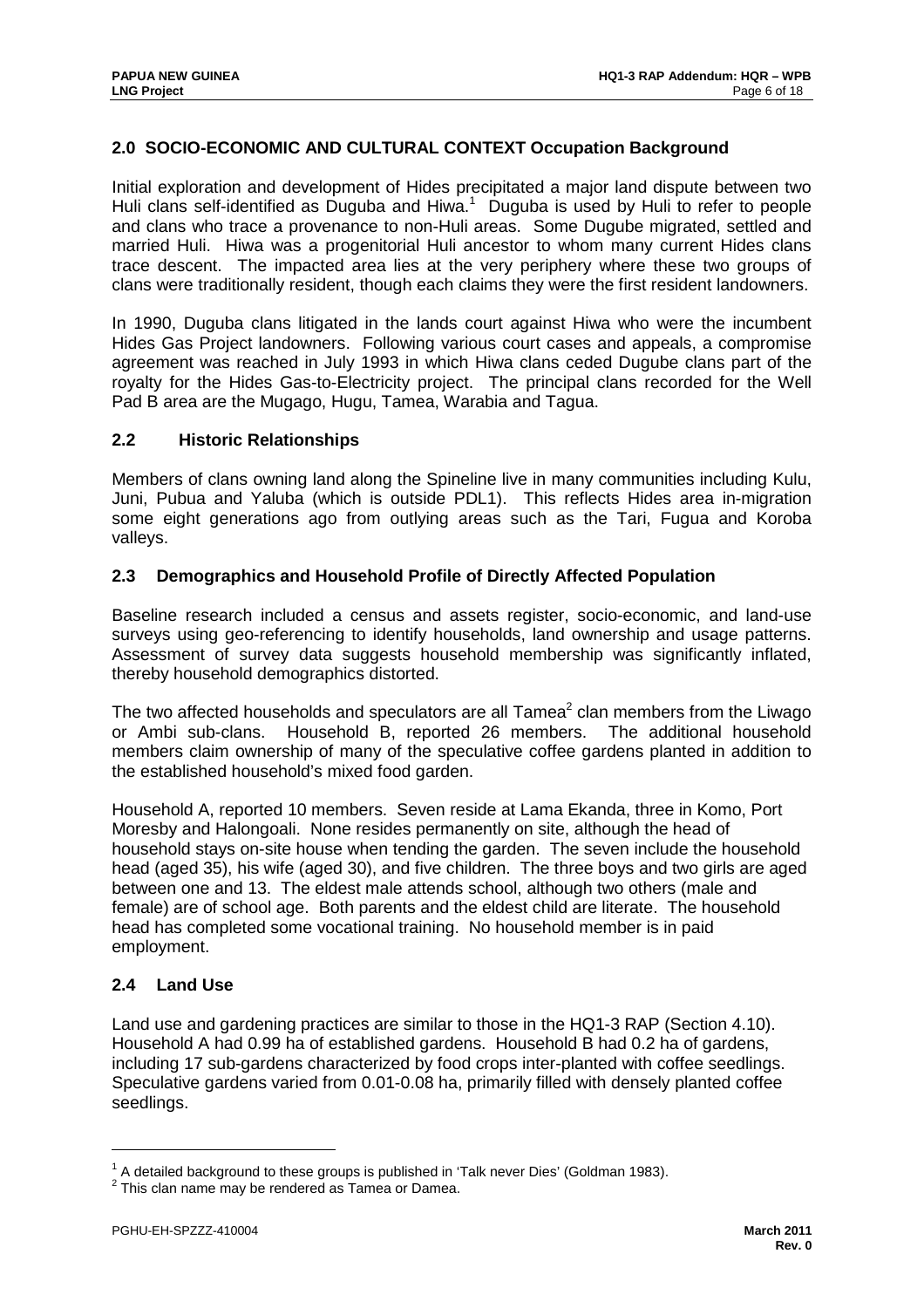## **3.0 CONSULTATION AND DISCLOSURE**

Public consultations were conducted between December 2010 and March 2011 (Table 3-1) by the Resettlement Implementation Team (RIT) and the Environmental Law Centre. ELC accompanies RIT during group and household consultation sessions providing legal advice to both.

**Table 3-1: Summary of HQR-WPB Consultation with Affected Households and Communities** 

| <b>Consultation Type</b>                                      | Date                | <b>Number of</b><br><b>Meetings</b> | Attendees per<br><b>Meeting</b> |
|---------------------------------------------------------------|---------------------|-------------------------------------|---------------------------------|
| <b>Public Disclosure Events</b>                               | December-March 2010 |                                     | $2 - 6$                         |
| Resettlement<br>2 December 2010<br><b>Implementation Team</b> |                     |                                     | Range 15-25                     |
| <b>ELC Consultations</b>                                      | 11 December 2010    |                                     | 58                              |

A documents disclosure process is in place. It provides for public dissemination and distribution this document and agreements in Huli and Pidgin.

#### **3.1 Consultation and Disclosure Events**

#### 3.1.1 Awareness of Proposed HQR-WPB Development

Immediately following the 2 December 2010 consultation meeting, HQR-WPB households were consulted to establish their awareness and understanding of the resettlement process. An initial explanation of the resettlement program and process was presented. The intention was to shortly follow-up with awareness sessions at larger public gatherings.

Consultation resumed in March 2011 following delays resulting from Hides area general work stoppages and WPAR area site-specific stoppages due to government payments.

Responding to open-ended survey Question I6: "What problems do you think relocation will present to you and your family?" some households reiterated December demands related to public services, roads and social infrastructure. Others expressed concern about possible environmental damage and lack of community development programs.

#### 3.1.2 Regional Stakeholder Issues

Many Hides-Komo area ongoing issues have affected resettlement plans and initiatives (HQ1-3 RAP: Section 5.7.1). Those specific to this addendum, and including those raised at HQR-WPB Committee Meetings are:

- The ongoing payment delays of the promised LBSA business start-up seed-capital to Hides groups. Following disbursement of some funds, there were complaints about inequitable distribution. This has fuelled anti-government sentiment and landowners are leveraging Project co-operation on fulfillment of this promise.
- The visible lack of governance and Government presence is a further cause of frustration. People feel they have no avenue for venting issues or redress.
- Landowners around Well Pad B are in the PDL 1 license area. Well Pad A landowners are in PDL 7. Splitting of catchments with different shares in Project benefits has caused some dissatisfaction. PDL 1 landowners have submitted a K80.0 million demand to the Government for UBSA/LBSA agreements.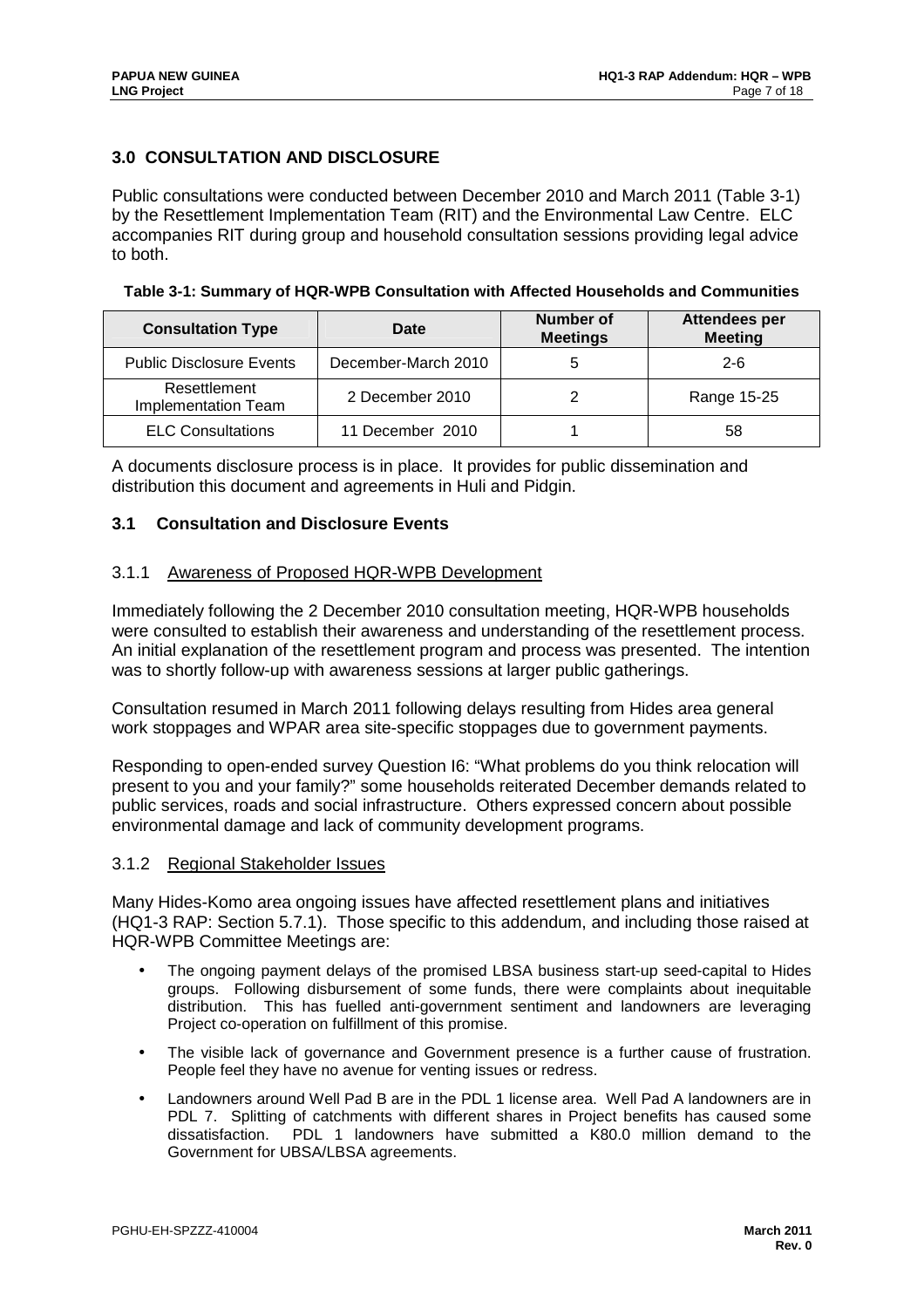• Claims of inadequate compensation by Oil Search and BP for use of land and facilities in the

|--|

area.

• HQR-WPB people want some project to support the people as a condition of progress and cooperation. Suggestions ranged from business development to roads and hospitals.

Many concerns are long-standing issues related to lack of government presence. A recent visit by the Ministerial delegation to Hides has raised hopes of positive outcomes and government presence.

## **3.2 RIT Consultation Summary**

Key issues are described in the stakeholder consultation log (Table 3-2).

| <b>Question / Issue</b>                                                                                                                                                                                                                 | Answer                                                                                                                                                                                              |
|-----------------------------------------------------------------------------------------------------------------------------------------------------------------------------------------------------------------------------------------|-----------------------------------------------------------------------------------------------------------------------------------------------------------------------------------------------------|
| The government and the Project must provide the<br>following: 1. Kulupupa Road, 2. Tokia Topani Road 3.<br>Kulu, Yalupa, Fugwa, loop road, 4. Belopa lite road<br>5. Fugwa Health Centre, 6 Laijako Aidpost, 7.<br>Develop Wita Quarry. | Your issues are taken note of. This issue will<br>need to be resolved by government.                                                                                                                |
| Permanent Police station in the Project site due to<br>increase in law and order.                                                                                                                                                       | You must understand that it is a government<br>function and your issues are noted.                                                                                                                  |
| Project to develop the gas, while condensate is<br>developed by Landowners.                                                                                                                                                             | That is a Project decision to process the<br>condensate at the existing Central Process<br>Facility at Kutubu based on economic<br>factors, which the landowners do not have<br>any say over.       |
| We are not happy with the design and value of the<br>houses built for the landowners and disappointing to<br>see the canvas or temporary shelters given to the<br>landowners.                                                           | We understand your issue and it will be dealt<br>with within our Project team. (This will be<br>dealt with by the RIT team during the<br>negotiation process when housing options<br>are described) |
| PDL 1 Landowners are not participant in the spin off<br>business in the early works.                                                                                                                                                    | We understand your issue and it will be dealt<br>with by our Business Development team.                                                                                                             |

## **Table 3-2: HQR-WPB Consultation Sheet**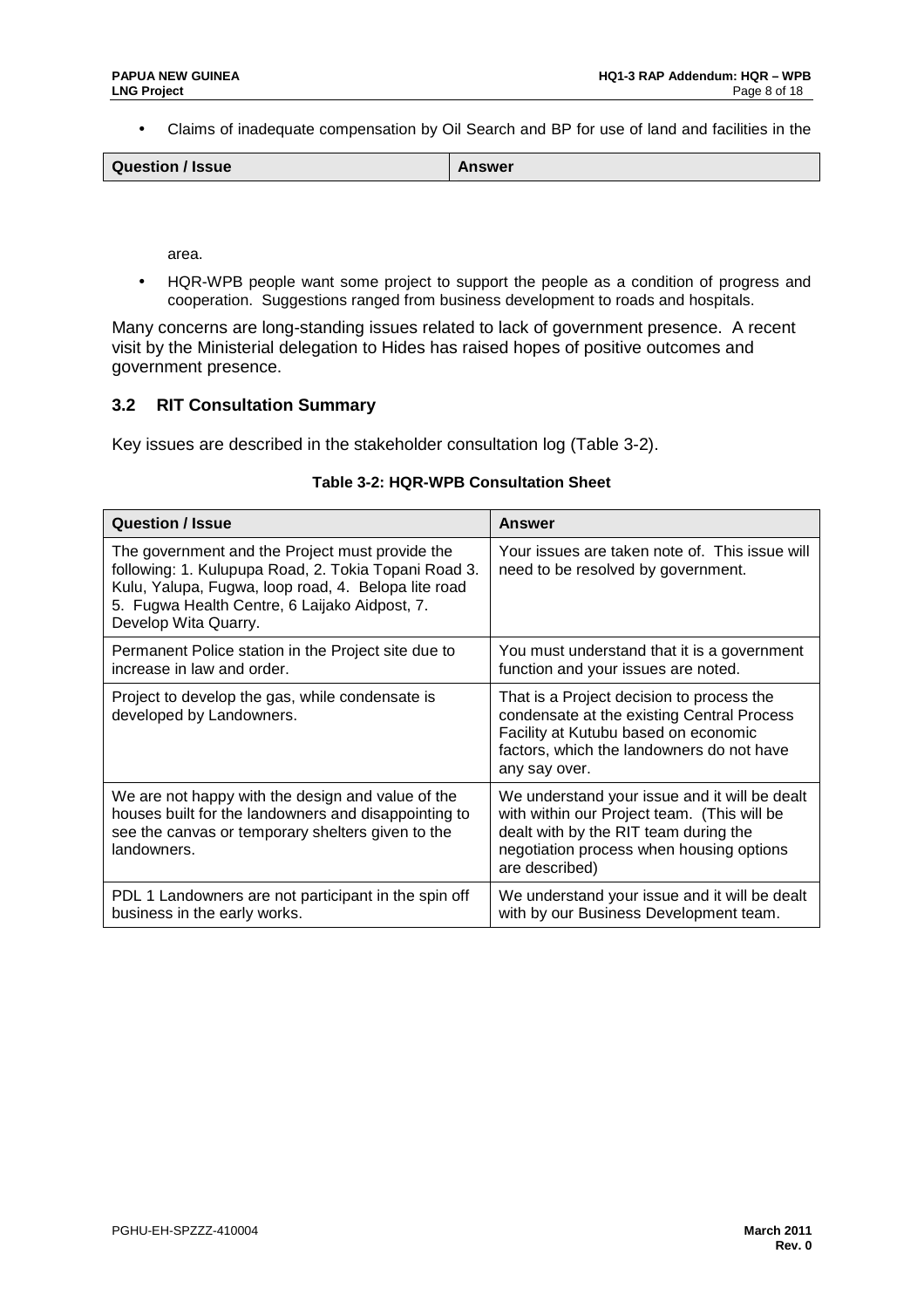| Landowners have to be advised on the type                                                                                                                                | We understand your issue and it will be dealt with       |
|--------------------------------------------------------------------------------------------------------------------------------------------------------------------------|----------------------------------------------------------|
| machinery and equipment needed in the                                                                                                                                    | within our Project team by our Business                  |
| activities along the pipeline.                                                                                                                                           | Development team.                                        |
| Landowners must be advised on the type of                                                                                                                                | We understand your issue and it will be dealt with       |
| equipment needed for any construction                                                                                                                                    | within our Project team by our Business                  |
| activities along the Spineline.                                                                                                                                          | Development team.                                        |
| If the Project contractor decides to bring the<br>machines themselves then we, the landowners<br>will demand for 50 % profit sharing because<br>landowners own the land. |                                                          |
| A survey was done for a rig to be placed at<br>Biangoli this was abandoned so if a rig will be<br>placed along the Spineline then it should be<br>placed there.          | That is a Project decision so your issues are noted.     |
| We want the governmental officers such as the                                                                                                                            | We understand the issues that need to be raised          |
| Environmental officer, Departments of                                                                                                                                    | with respective government officials. However, the       |
| Petroleum and Energy, Department of Lands                                                                                                                                | Project cannot interfere into the affairs of the         |
| officers, PNG LNG Gas coordination                                                                                                                                       | government but try to ensure that relevant               |
| committee, Gas Office Officers to be stationed                                                                                                                           | government issues are addressed through our              |
| in the Project site.                                                                                                                                                     | government interface team.                               |
| Survey has been done for Wita quarry. We                                                                                                                                 | We can't make any promises at this stage but your        |
| want Wita quarry developed.                                                                                                                                              | issues are noted.                                        |
| I would like 60% of students for Juni Training                                                                                                                           | The Project will try to be fair to all the Project       |
| Center to be from PDL 1 only.                                                                                                                                            | landowners.                                              |
|                                                                                                                                                                          | Recruitment will be done by the umbrella Lanco,<br>HGDC. |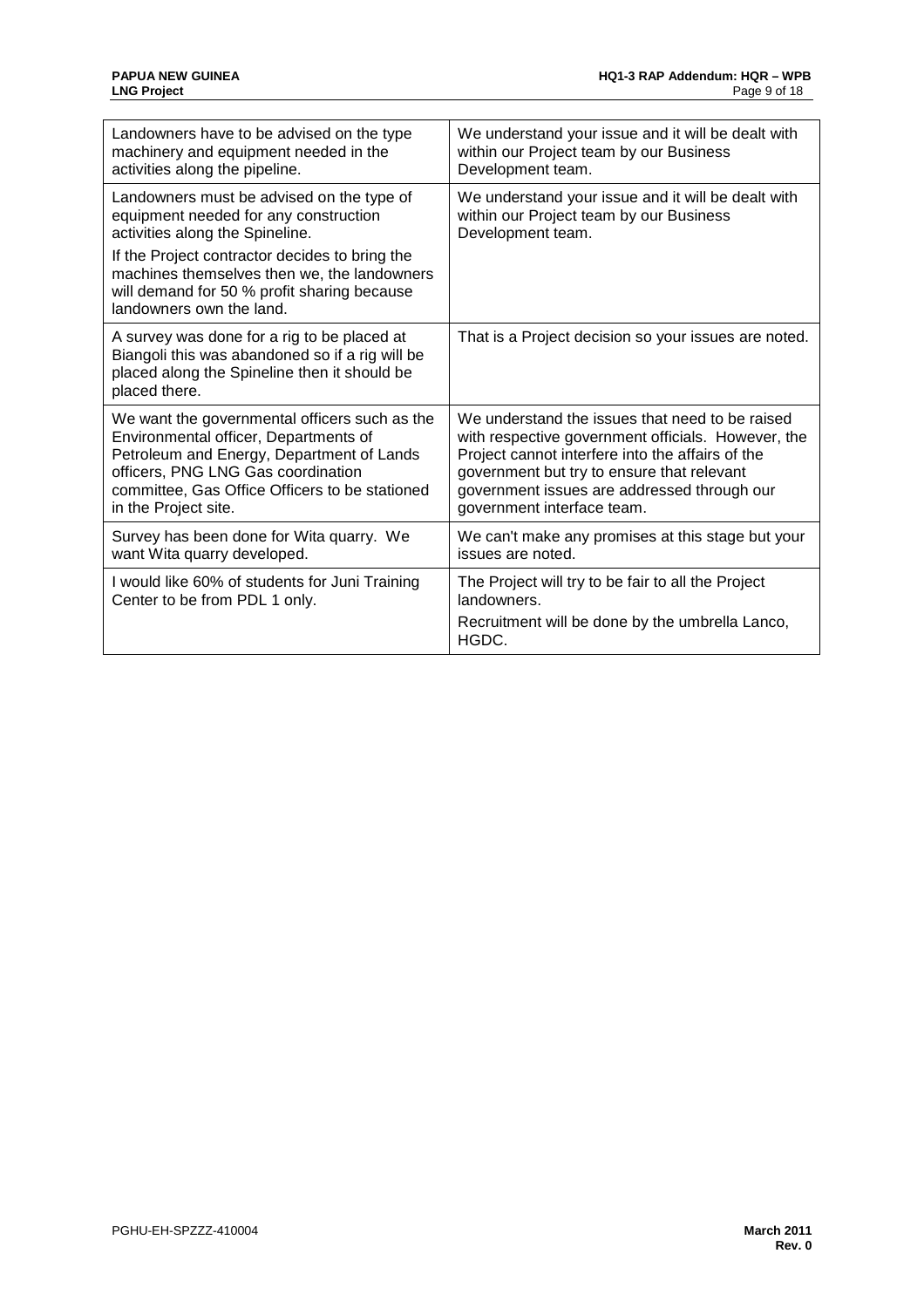## **PROJECT IMPACTS**

Potential impacts and mitigation measures are summarized in Table 0-1.

| Table 0-1: Summary of Impacts and Mitigation Measures |  |
|-------------------------------------------------------|--|
|-------------------------------------------------------|--|

| <b>Impact</b>                            | <b>Scale</b>                                                                                                                                                                                                                                            | <b>Mitigation - Project Responses</b>                                                                                                                                                                                                                                                                                                                                                                                                                            |
|------------------------------------------|---------------------------------------------------------------------------------------------------------------------------------------------------------------------------------------------------------------------------------------------------------|------------------------------------------------------------------------------------------------------------------------------------------------------------------------------------------------------------------------------------------------------------------------------------------------------------------------------------------------------------------------------------------------------------------------------------------------------------------|
| Residential<br>structures<br>affected    | No primary residential<br>structures.<br>Two households<br>economically affected, one<br>to be resettled due to extent<br>of garden loss<br>Eight households to receive<br>minor compensation for<br>speculative structures built<br>during the surveys | Package reflects agreed cash and in-kind<br>compensation provisions for affected landowners.<br>Landowner acceptance evidenced and signed<br>agreements with ELC.<br>Speculative houses that were constructed prior to the<br>15 January cut-off date will receive minor<br>compensation.                                                                                                                                                                        |
| Loss of field &<br>agricultural<br>land  | 37 ha of forest and other<br>land within the buffer and<br>corridor areas for Spineline,<br>access road and Well Pad B<br>17 ha will be permanently<br>destroyed                                                                                        | The Company will pay the Landowning clans<br>compensation as determined in the IPCA for each<br>hectare of land occupied or damaged by the Company<br>for depriving the Landowner(s) of the use of the<br>surface of the land, for cutting the Landowner(s) off<br>from other parts of their land, and for any loss or<br>restriction of rights of way, in compliance with Section<br>118(2) (a), (c) and (d) of the Oil and Gas Act. (Details<br>in HQ1-3 RAP.) |
| Loss of trees<br>and crops               | 1.42 ha of mixed garden and<br>speculative coffee<br>Eight households to receive<br>compensation for gardens                                                                                                                                            | Landowners are entitled to one-off damage<br>compensation payments.<br>Compensation at FRV is paid for crop losses and<br>temporary rations are provided to assist with<br>subsistence requirements until gardens are re-<br>established.<br>A livelihood restoration program will be implemented<br>to assist affected households with restoring or<br>improving livelihoods.                                                                                   |
| Disruption in<br>social<br>networks      | Limited disruption as the<br>majority of affected<br>households will be moving<br>small distances away from<br>the HQR-WPB site                                                                                                                         | Most households will self-relocate either to areas in<br>close proximity along the ridgeline or to their<br>alternative residential locales in the valley. Social<br>networks with respect to exchange relations will<br>continue as these are based on kinship, descent,<br>affinity and friendship ties not related per se to specific<br>locales/areas.                                                                                                       |
| Impacts on<br>business and<br>employment | None $-$ there are no<br>business ventures in this<br>locale                                                                                                                                                                                            | Impacted business infrastructure will be compensated<br>based on procedures developed during consultation<br>with affected stores, should these arise.<br>No loss of employment anticipated.                                                                                                                                                                                                                                                                     |
| Community<br>services and<br>facilities  | No community infrastructure<br>will be impacted by the<br>development                                                                                                                                                                                   | Households will remain where they presently reside.                                                                                                                                                                                                                                                                                                                                                                                                              |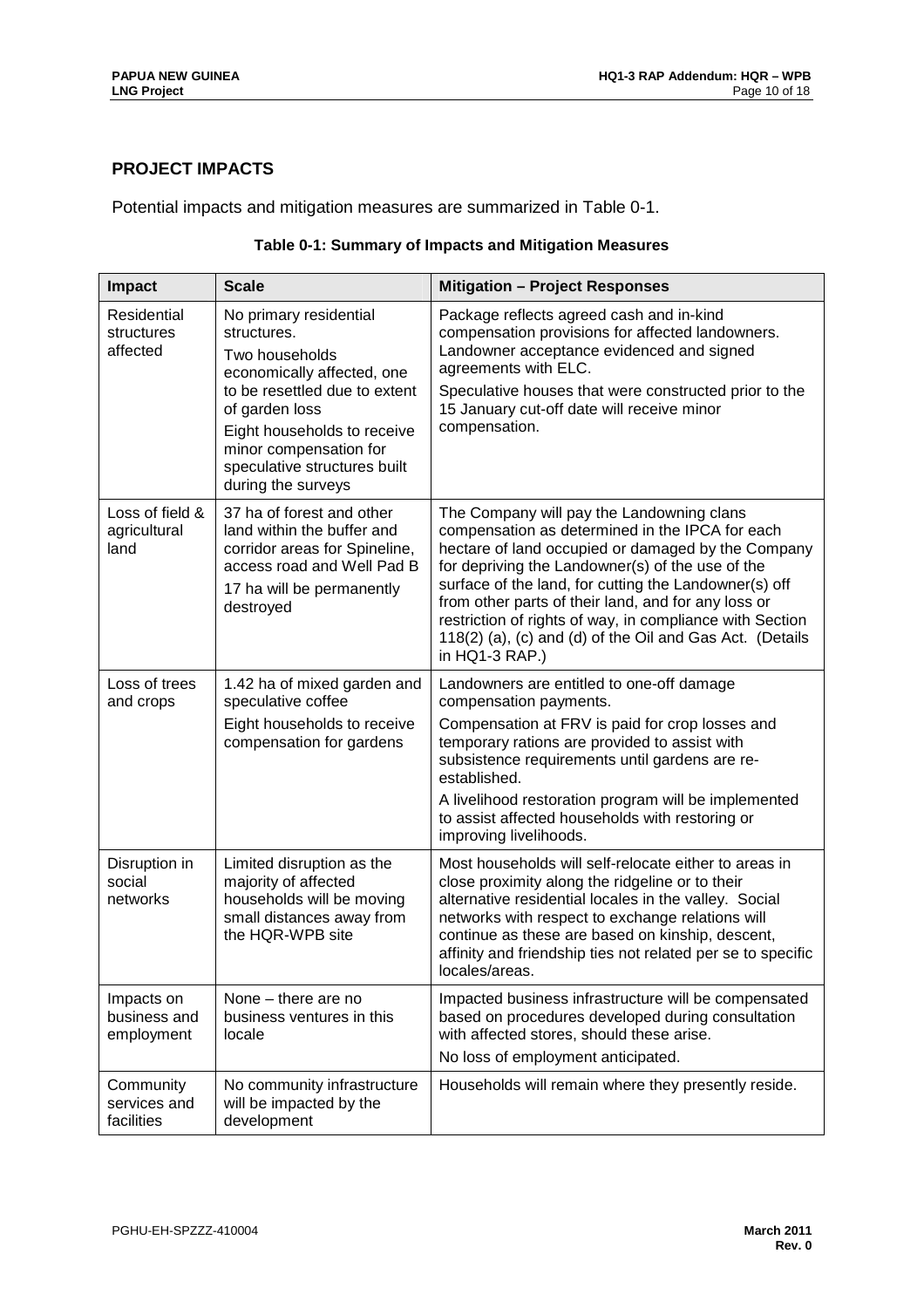| <b>Impact</b>              | <b>Scale</b>                                                                           | <b>Mitigation - Project Responses</b>                                                                                                                                                                                                    |  |  |  |  |
|----------------------------|----------------------------------------------------------------------------------------|------------------------------------------------------------------------------------------------------------------------------------------------------------------------------------------------------------------------------------------|--|--|--|--|
| <b>Cultural Sites</b>      | 16 sites will be impacted                                                              | Compensation schedules for range of cultural heritage<br>sites.                                                                                                                                                                          |  |  |  |  |
|                            |                                                                                        | Skeletal material to be handled by PNG National<br>Museum. Appropriate rituals to be undertaken by local<br>landowners and caretakers of sites.                                                                                          |  |  |  |  |
|                            |                                                                                        | Sacred stones and artifacts to be relocated by people<br>themselves. Other material to be lodged with National<br>Museum and overseen by archaeologists as per<br>mitigation measures outlined in the Pre-Construction<br>Survey Report. |  |  |  |  |
| Influx of<br>migrants      | Possible regional population<br>increase and influx due to<br>construction activities, | The Hides ridgeline is unlikely to be an attractive<br>locale for outsiders since it is too high for agriculture,<br>cold and inhospitable.                                                                                              |  |  |  |  |
|                            | improved services and<br>employment opportunities                                      | The Project is currently developing Project Induced In-<br>Migration response plans using a community-based<br>process.                                                                                                                  |  |  |  |  |
|                            |                                                                                        | The outcomes of these activities will assist in<br>developing an area specific plan for the Hides area. It<br>is anticipated that these plans will be implemented by<br>mid 2011.                                                        |  |  |  |  |
| Impact on<br>water sources | No direct impact on water<br>sources is expected                                       | The situation will be monitored during implementation<br>and replacement water points provided should any be<br>impacted, similar to those provided around the HGCP<br>site.                                                             |  |  |  |  |
| Social<br>Infrastructure   | None                                                                                   | Relocatees will benefit from the region wide<br>community infrastructure that will eventuate both from<br>the Project discretionary programs and the<br>Government commitments made in the LBBSA.                                        |  |  |  |  |
| Vulnerable<br><b>HHs</b>   | None, based on current<br>surveys, as main housing<br>locales in valleys               | Households which are especially vulnerable to<br>displacement impacts, e.g., the elderly, disabled or<br>landless, will be identified and provided with special<br>assistance, should these be identified during<br>implementation.      |  |  |  |  |
| Cumulative<br>Impacts      | Minimal                                                                                | Physical relocation for the HQR-WPB area is limited to<br>one household.                                                                                                                                                                 |  |  |  |  |
|                            |                                                                                        | The incremental impact on total estimated<br>resettlement is minimal.                                                                                                                                                                    |  |  |  |  |
|                            |                                                                                        | Tamea clans have land south-west and northeast of<br>the Spineline and all of the impacted residents have<br>their primary residence elsewhere.                                                                                          |  |  |  |  |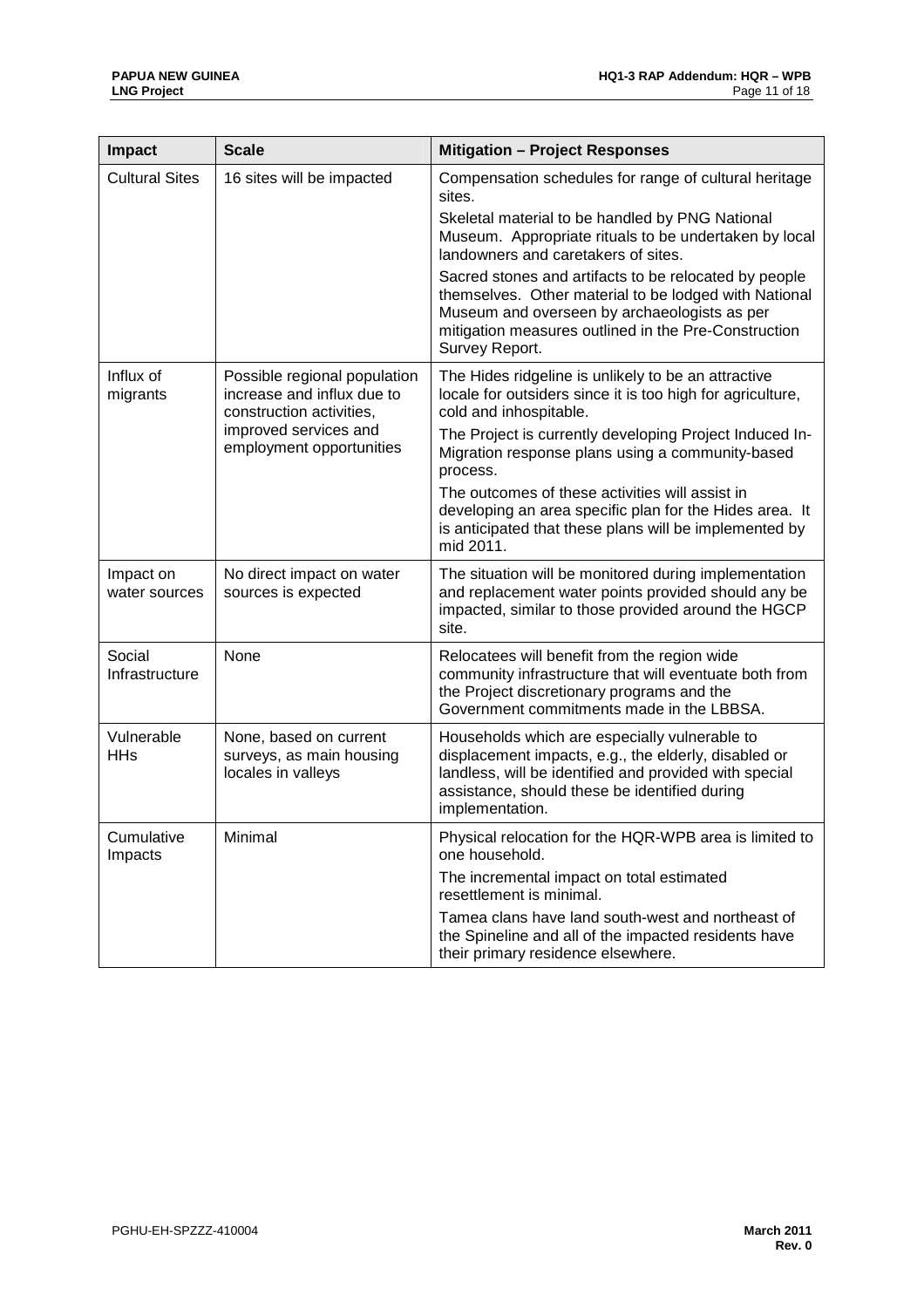## **4.0 COMPENSATION AND RESETTLEMENT STRATEGY**

Households subject to economic displacement are eligible to receive damage and deprivation compensation as well as livelihood restoration. Eligibility criteria for all households affected in the HQR-WPB area were established in consultation with ELC:

- Household A, subject to physical displacement (loss of garden houses and garden of 0.99 ha<sup>3</sup>) is eligible to receive the same types of compensation for HQ1-3 - a relocatee assistance package of K41,000;
- Household B, subject to economic displacement due to loss of a garden house and minor gardens is eligible to receive a garden house package of K10,000, as well as compensation for crop losses;
- Eight households who built speculative houses, prior to the official cut-off date, will receive up to K1,250 for their building using the principle applied to the Komo access road settlers;
- Speculative structures and plantings made after the cut-off date are not eligible for compensation;
- Eligible crops and agricultural improvements will be compensated at full replacement value (FRV), taking into consideration the relative maturity of plants. The Project provides the services of a specialist Compensation and Business Advisor, who will advise and consult with affected people on money management, and potential business and investment opportunities; and
- Eligibility and entitlements relevant to the affected HQR-WPB community for statutory damage and deprivation compensation for land are the same as those described in detail in the HQ1-3 RAP (Section 7.2). Damage and deprivation payments will have regard for the customary classification of landowners with respect to their tenurial status and portfolio of land rights and responsibilities.

 $3$  The area of 0.99 ha exceeds the maximum cut-off area of 0.2 ha that justifies resettlement based on economic loss.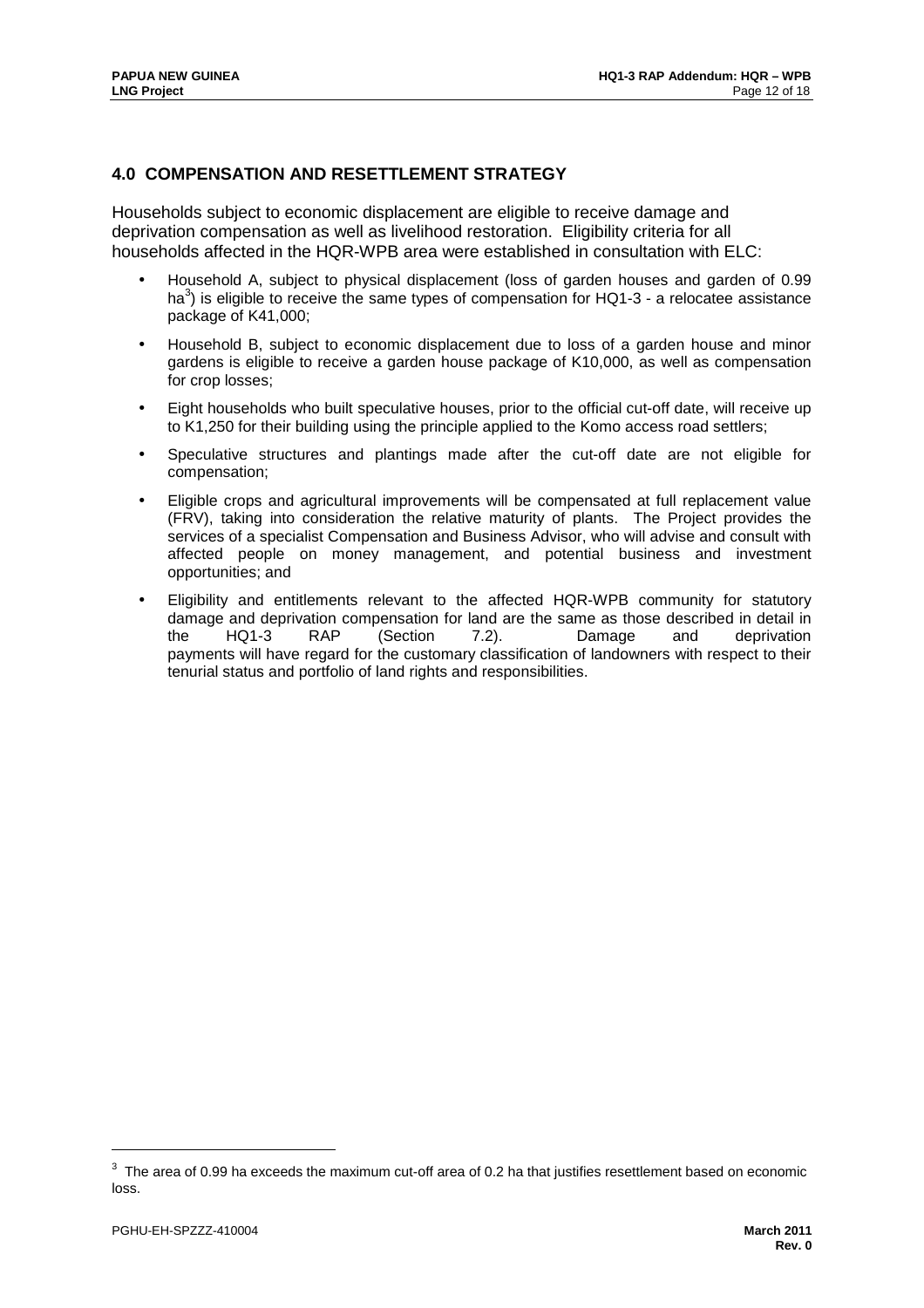# **5.0 LIVELIHOODS RESTORATION**

The livelihoods restoration program in the Komo area is described in the HQ1-3 RAP (Section 8). This program includes HQR-WPB affected households.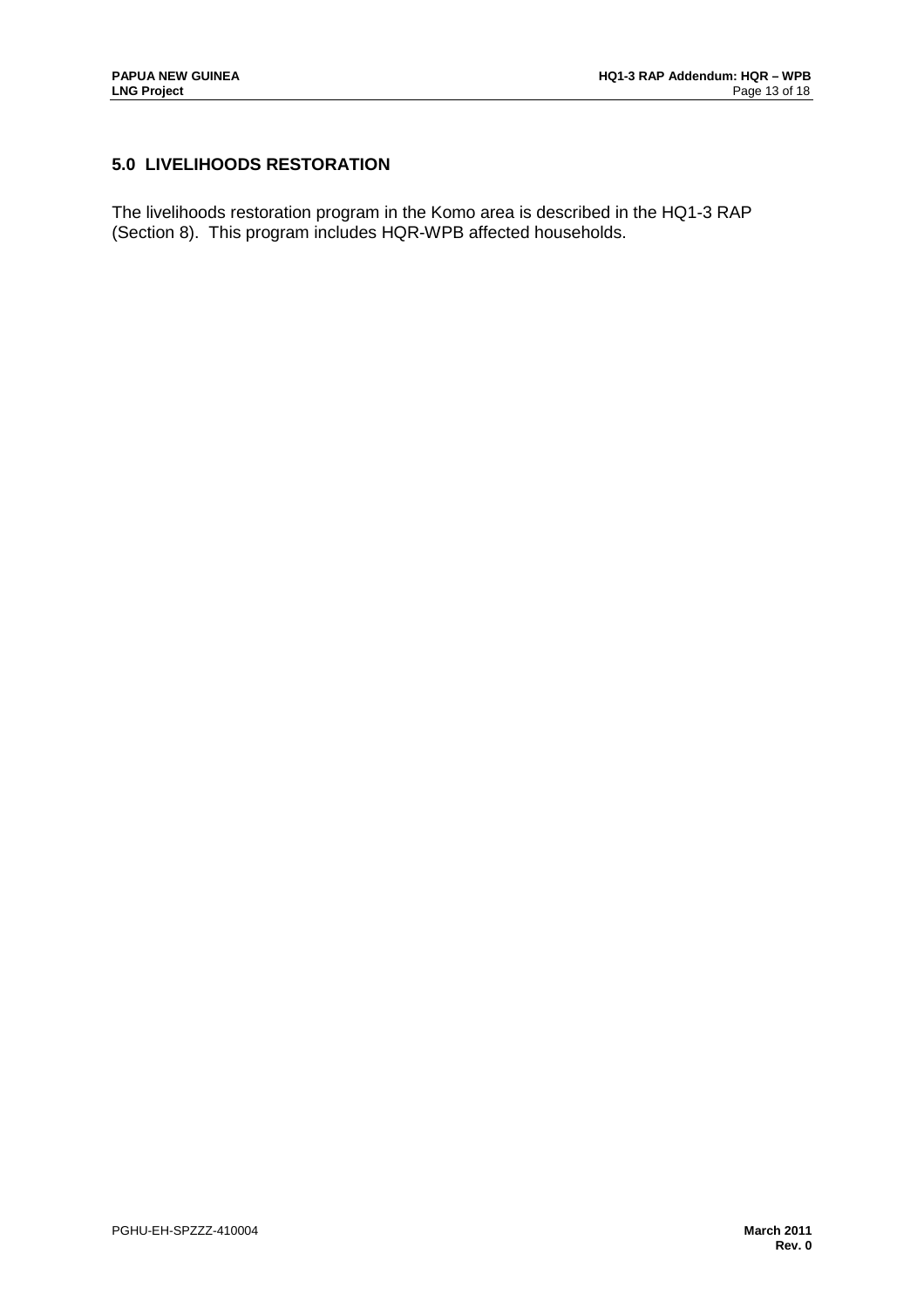# **6.0 GRIEVANCE MANAGEMENT FRAMEWORK**

The objective of the Project Grievance Mechanism is to receive, respond, and address any grievances made to the Project as discussed in HQ1-3 RAP Section 9.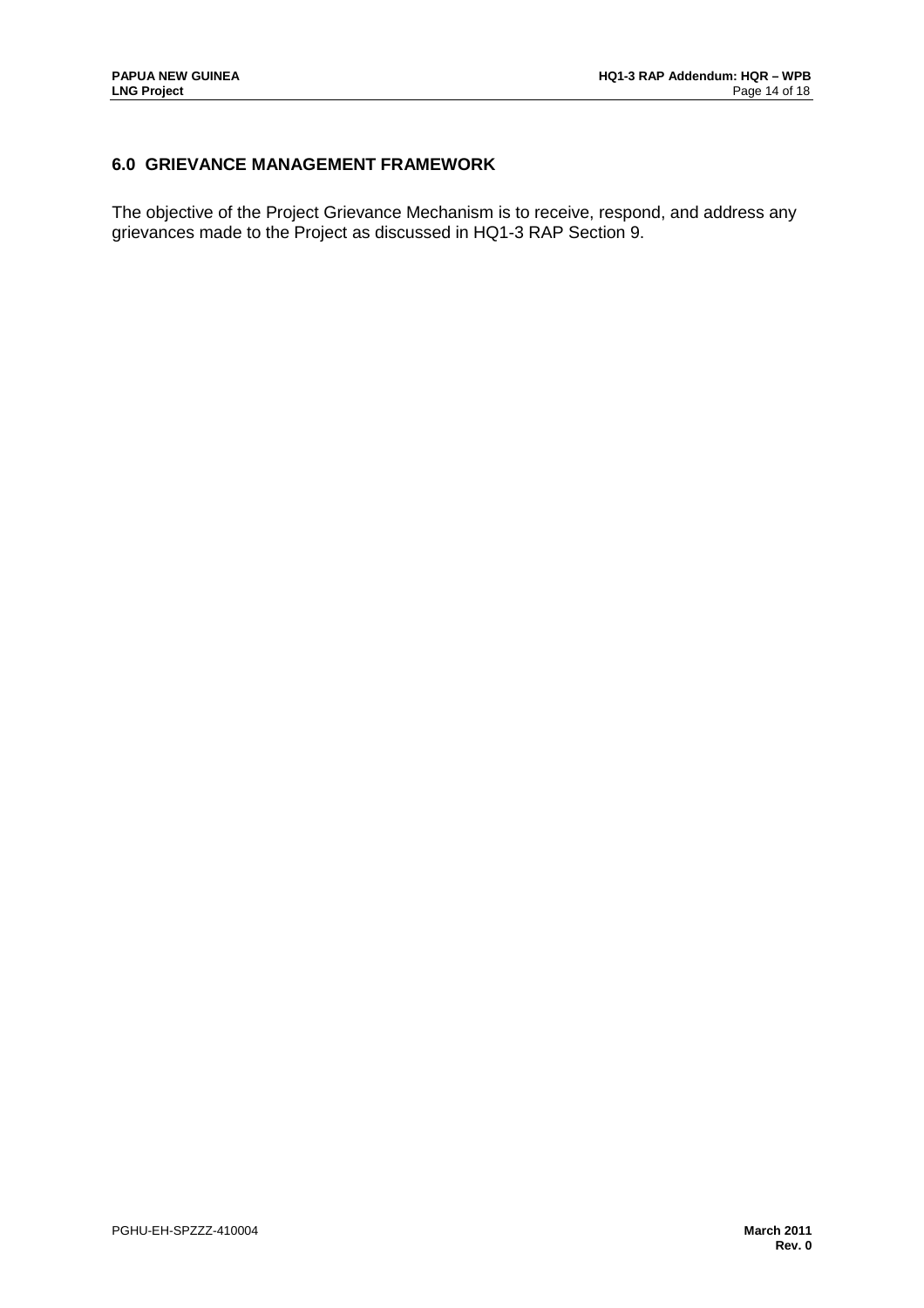# **7.0 ORGANIZATIONAL ROLES AND RESPONSIBILITIES**

Responsibility for HQR-WPB resettlement planning, implementation, and monitoring rests with the Company's Lands & Community Affairs Team. Adequate resources and effective management will be allocated to ensure it is developed and implemented with the participation of affected people/communities in a timely manner.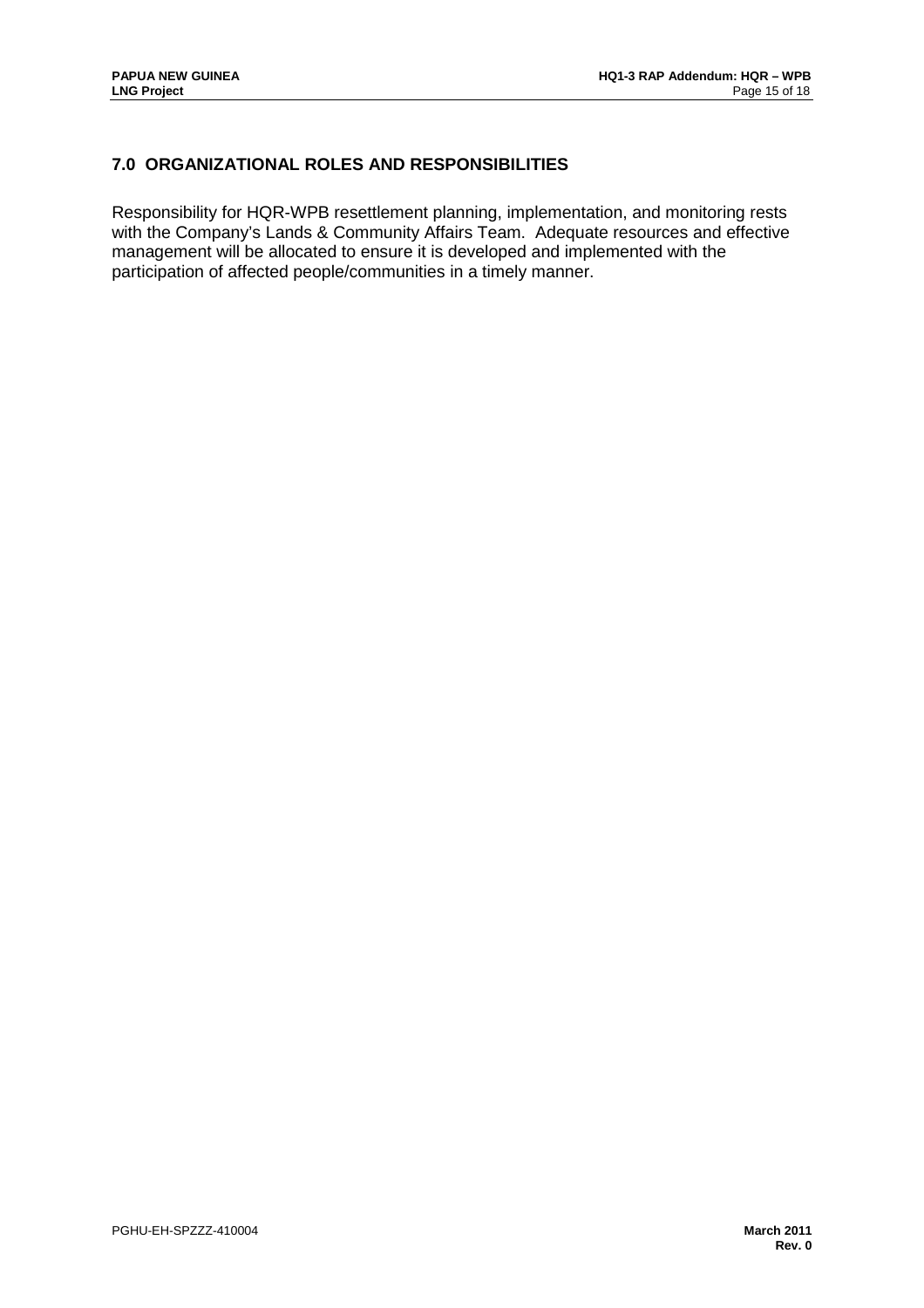# **8.0 MONITORING AND EVALUATION**

Monitoring and evaluation provides information on whether compensation, resettlement and development investments are providing positive inputs and if corrective action is required.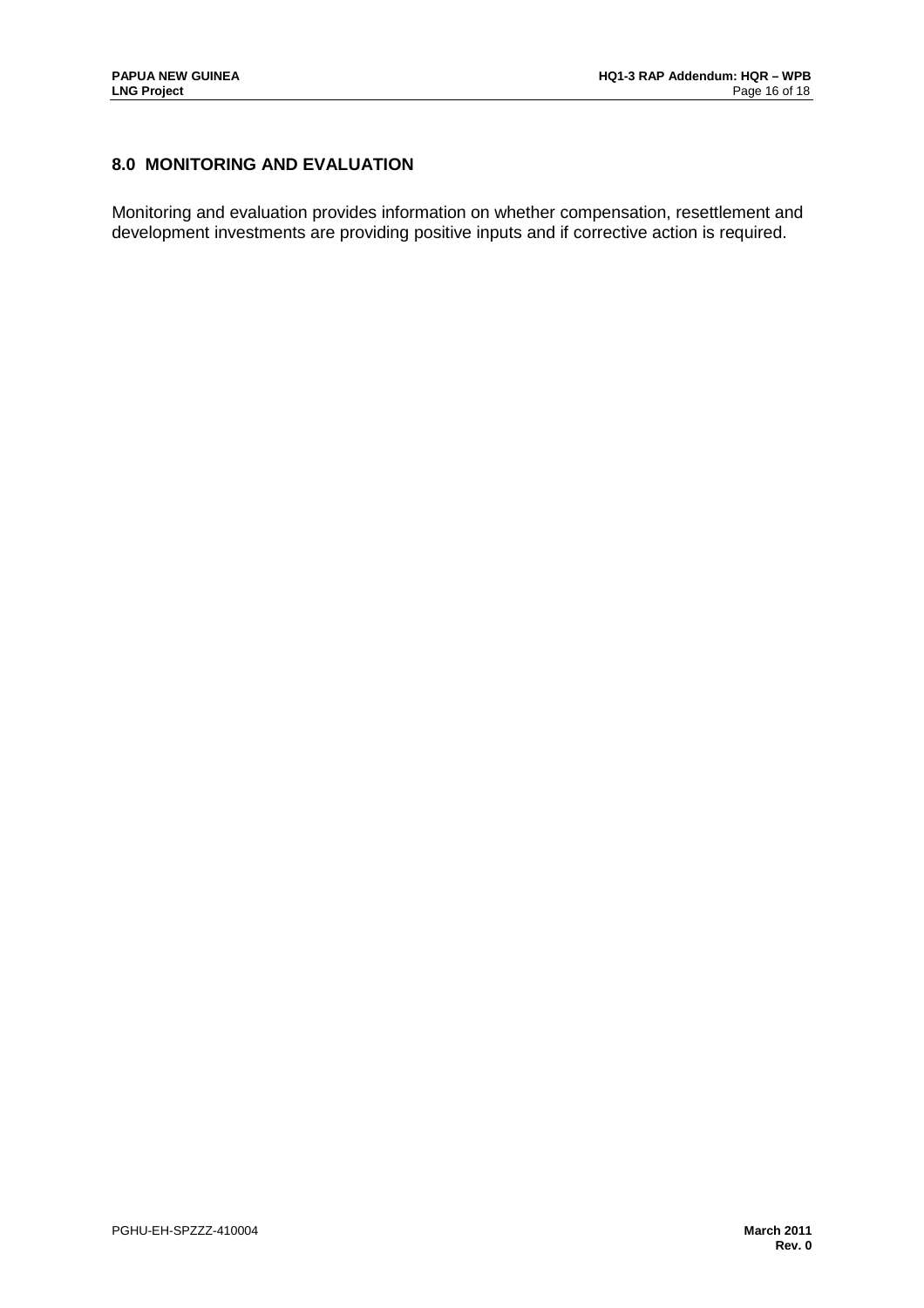# **9.0 RESETTLEMENT IMPLEMENTATION SCHEDULE**

Table 9-1 describes tasks required to implement this addendum.

## **Table 9-1: Implementation Schedule**

| <b>Activity/Task</b>                        | <b>Action</b>                                          |  | 2011 |   |   |   |   |      |  |  |
|---------------------------------------------|--------------------------------------------------------|--|------|---|---|---|---|------|--|--|
|                                             |                                                        |  | M    | A | M | J | J | $A+$ |  |  |
| Planning                                    | Completion of RAP Addendum                             |  |      |   |   |   |   |      |  |  |
| Approvals                                   | Internal EHL approval of the RAP Addendum              |  |      |   |   |   |   |      |  |  |
|                                             | Submission of Addendum to Lenders                      |  |      |   |   |   |   |      |  |  |
|                                             | Internal approval of detailed implementation work plan |  |      |   |   |   |   |      |  |  |
|                                             | RAP Addendum Summary to community                      |  |      |   |   |   |   |      |  |  |
|                                             | Ration & building material mobilization                |  |      |   |   |   |   |      |  |  |
| Confirm and finalize                        | Verify inventories of affected land and assets         |  |      |   |   |   |   |      |  |  |
| compensation<br>agreements                  | Finalize entitlement contracts                         |  |      |   |   |   |   |      |  |  |
|                                             | Transit allowance, distribution tools & nets           |  |      |   |   |   |   |      |  |  |
| Compensation                                | Payments                                               |  |      |   |   |   |   |      |  |  |
| payments                                    | Ration distribution                                    |  |      |   |   |   |   |      |  |  |
|                                             | Housing package, distribution materials & advisors     |  |      |   |   |   |   |      |  |  |
| Relocate households                         | According to phases of construction                    |  |      |   |   |   |   |      |  |  |
| Graves, spiritual &<br>other cultural sites | Relocate / recover                                     |  |      |   |   |   |   |      |  |  |
| Livelihood restoration                      | Replacement of gardens                                 |  |      |   |   |   |   |      |  |  |
| and development                             | Non-agric training and agribusiness programs           |  |      |   |   |   |   |      |  |  |
| Verification and                            | Design/implementation of monitoring/evaluation system  |  |      |   |   |   |   |      |  |  |
| monitoring (thru March<br>2013)             | Local advocacy and compensation advisors               |  |      |   |   |   |   |      |  |  |
|                                             | Internal monitoring (to 2013)                          |  |      |   |   |   |   |      |  |  |
|                                             | External evaluation (including completion audit)       |  |      |   |   |   |   |      |  |  |